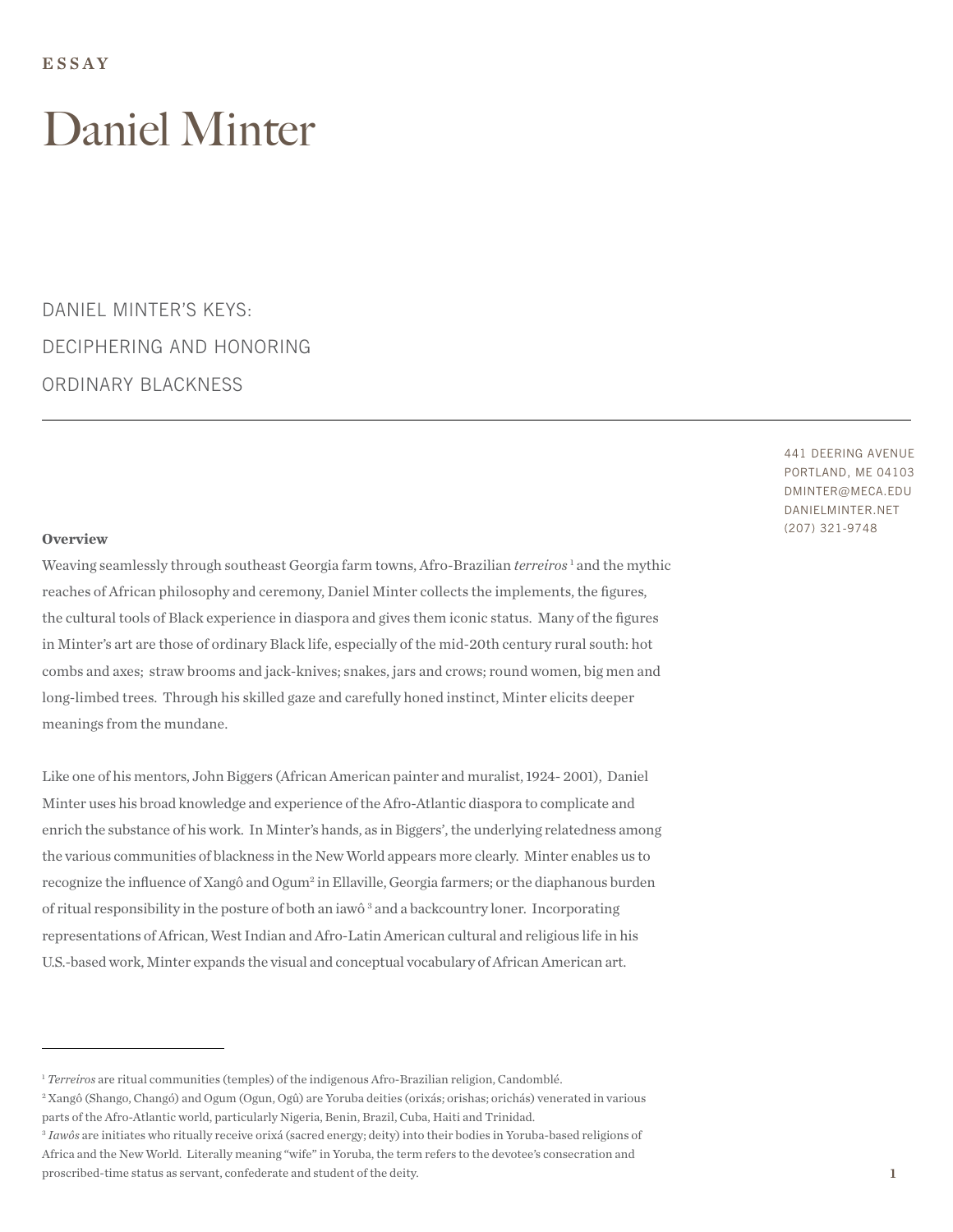Minter works in varied media – canvas, wood, metal, paper, rubber. Twine, rocks, sand, paint. This cross-fertilization strongly informs his creations and his sensibility. His carvings become assemblages. His paintings are often sculptural. His faces obsidian, slate, rosewood. A stone almost metal. A clay almost pine. A bleeding mud. Where all the earths meet.

#### **Keys**

In some of Minter's newest works, he has created canvases and metal plates stamped with small individual images. He calls these Keys. Burned into metal, scraped into wood, stamped on canvas or paper, these are representations of Minter's family memories and childhood experience. They are also easily recognizable images of a collective Black southern ethos. And they are remnants of journeys in Brazil and the Caribbean. What Minter has culled and carved from the storehouse of ancestral memory. They are, in a sense, totems of unremarkable Black historical and spiritual experience. And yet, in ritualizing their ordinariness into art, Minter unearths their significance. He creates a map, a legend of symbols where the images stand for so much more than first meets our eyes. They are themselves as well as what is behind them. What is beneath the ground they stand on. What grows up in the branches.

Minter's deceptively simple stamps and keys become, in the sacramentalization of their ordinariness, links to the extraordinary: to the long and peculiar story of Black life on these shores, to the culture of survival and transformation, and to the creative genius of spirit… His series of narrow portraits, featuring a single individual and an emblematic item are like studies of personal and clan lineage marks: "Mr. Leaks" and the rooster; "Slitty" and the beetle; "Turtle Girl" and the wooden divining board. In "Counting-by-3" a woman holds okra in a bowl and at her feet a black hen guards three eggs. Minter's is an artwork reuniting Black people with their totems – the mythic resources and cultural sinew embedded in our historical experience.

#### **The Abstractions and the Orixás**

Paintings like "Blue Knife," "In a Dream with Fish," "Jar 1," "Jar 2" and "Saida" are significant for their abstraction. Unlike Minter's other works that feature strong representations of grounding, the figures here are centered in a kind of open space, a groundlessness often enhanced with clouds and shifting intensities of light, as if in intimation of storm. "Saida," for example, is a meditative, three-paneled painting named for the ceremonial entrance of new initiates in Brazilian Candomblé. Each of the novices, freshly consecrated to a guardian spirit, an orixá, is situated in the doorway of a house, a solid structure that is both physical and psychic home.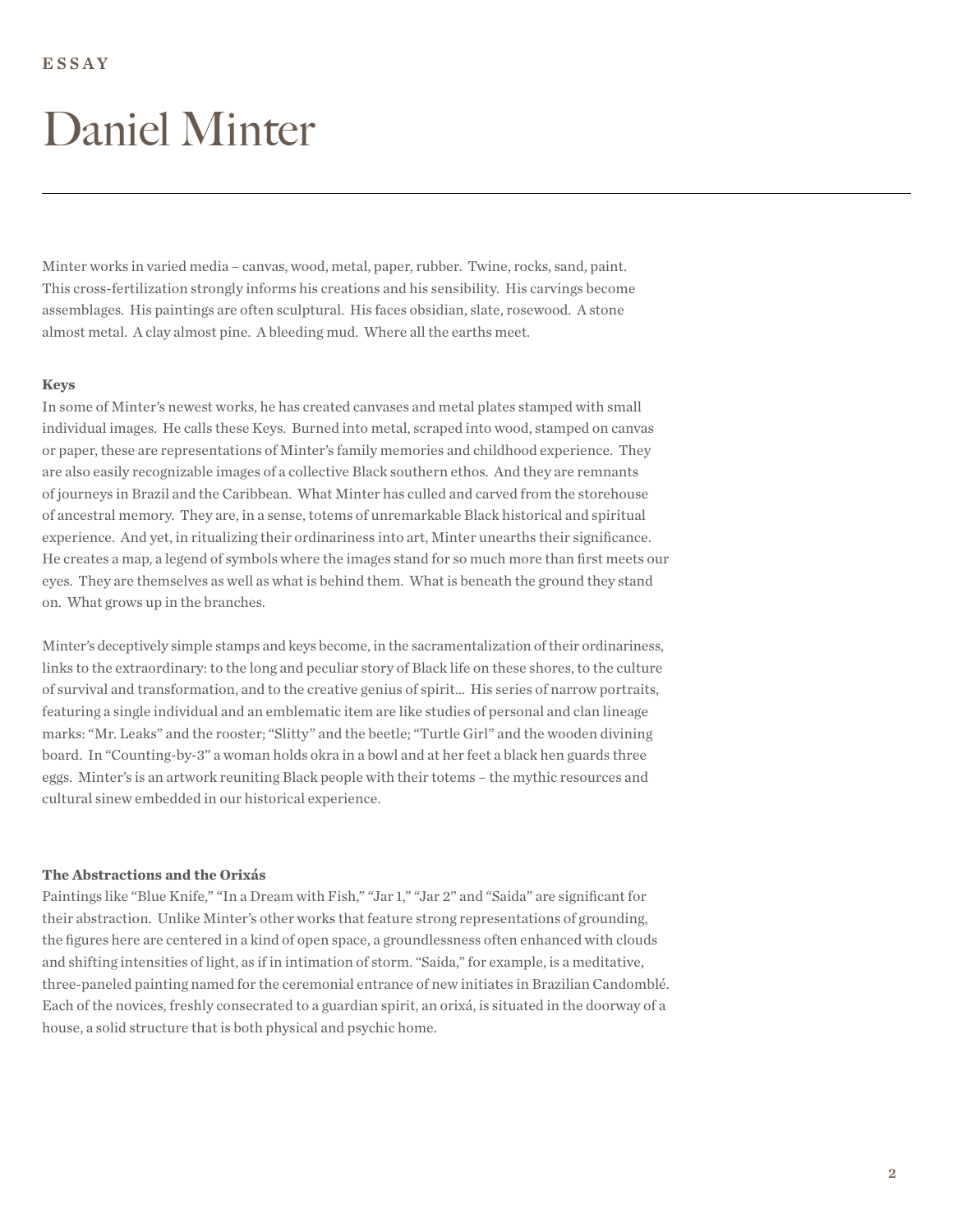Each emanates the aural colors of their spirit guides - yellow/orange for Oxum<sup>4</sup>, blue for Iemanjá<sup>5</sup>, and white for Oxalá the orixá of peace<sup>6</sup>. The ambience of the surrounding sky, filled with clouds and echoing the colors in the doorway, suggests a weightlessness, a quasi-conscious state and an intangibility of spirit. And yet that atmosphere is cut through the middle by a dark horizon of jaggedness. A stark power both specified and balanced by that emanating from the iawôs' bodies.

 "Odoya," "Healing Weight" and "Morning Flight" borrow and renew ritual images of Africa and the Afro-Americas. The spiderweb circles and lines of "Odoya" are a visual trope Minter uses to indicate an extended, vibrational connectedness. In that painting a novice kneels on the ground, barefoot, in a simple white dress, and places her hands, fist over fist, in a traditional Candomblé gesture of salutation, to honor the mother of the sea, Iemanjá. In "Morning Flight," a quiet man kneels in Georgia earth the color of blood, his torso, arms and legs veiled in a faint, vaguely heiroglyphic overlay of birds. One of the most remarkable elements in Minter's art is his use of lightweight (sometimes transparent), open-work design or translucent suggestions of fabric to imply a kind of relationship to spirit; a grace as well as an obligation. "Healing Weight" is an especially striking example. A starched, white, gossamer cloth delicately shrouds the body of a dark-skinned woman. Her head is shaved, her back bent under the weight of the deity's favor. She holds to the trunk of a tree as if it were her staff and takes labored steps; walking, perhaps unknowingly, over the tree's roots, stark as veins in the earth. The painting projects a heavy and efortful entrancement; one that is tempered (if not eased) by the exquisite beauty of the orixá's overwhelming nearness.

#### **Blessing Boats**

Minter's series of encaustic relief prints take their name in part from poet Lucille Clifton's book, Blessing the Boats, (Boa Editions, 2000). Like Clifton's concise poems, Minter's small, stamped images capture both a language and a meaning of personal and collective African American experience. Minter's choice to arrange the multiplicity of small, rubber-stamp images in close layers on canvas or seared in metal hanging from nails in wood, heightens the sense of these symbols as "keys". Collectively they are a means of access, explanation, deciphering. Within their rectangular borders the keys are like panels, triptychs, slices. Each is a personal story, an imagistic single chapter of a larger whole.

"BlessingBoats" is also, potentially, an allusion to slave ships, their human cargo (and human stories) in rows, crowded together in the ships' holds. One by one. Counting the names. Naming the numberless. Remembering. Reminding. While the boats of the Middle Passage were vessels of deep and searing grief they were also conveyances of the ancestral resources for our survival.

<sup>4</sup> Goddess of "sweet waters" (rivers, lakes, streams), fertility, creativity and beauty.

<sup>5</sup> Goddess of "salt waters" (oceans and salt-water estuaries), she is the mother of many of the other orixás and is associated with maternal love, wisdom and remarkable strength.

<sup>6</sup> Oxalá is the father of the other orixás and is associated with paternal protection, wisdom, gentleness and care. 3